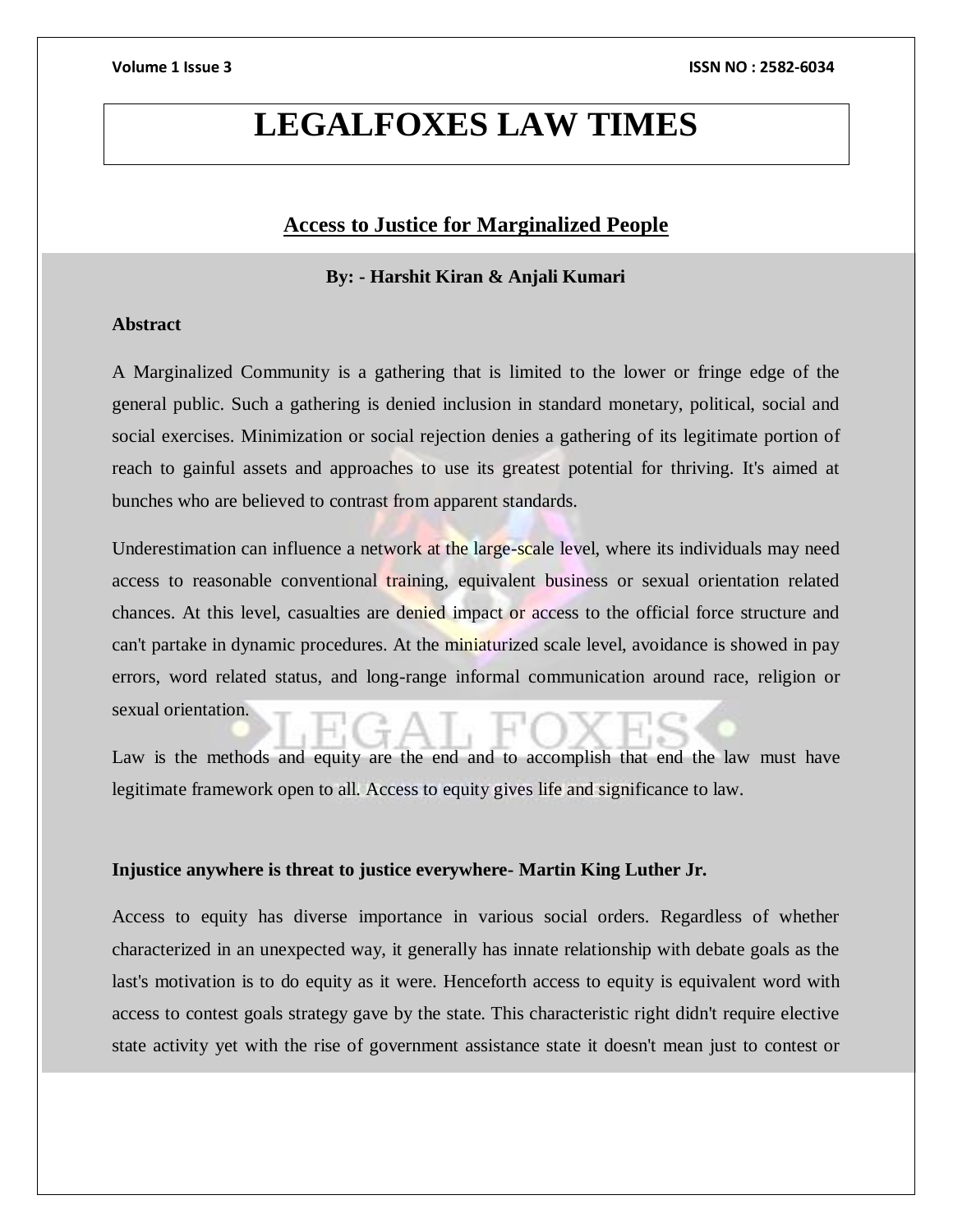settle the case yet additionally equivalent, reasonable, snappy access to the discussions and implementation of alleviation which is separately and socially just.

The Constitution gives considerable premise to this by ensuring certain central rights, for example, equivalent security of laws, correspondence of status and opportunity, the privilege to life and individual freedom to every one of its residents and on infringement of these rights to move toward the court. Indeed, the Supreme Court has consistently attempted to decipher the key rights alongside order standards to make access to equity simpler for poor people and oppressed. Nonetheless, the real experiences demonstrate that entrance to equity has gotten difficult to reach. The cases pending under the watchful eye of the courts, significant expenses, muddled technique, scarcity of mindfulness and so forth have deadened the lawful framework.

**Keywords: -** Marginalized group, Justice, Suggestions, Awareness, Legal System

#### **Introduction**

With a populace of 1.2 billion individuals, India is a multi-social, multi-etymological, multi-strict and multi-ethnic common nation. India is likewise the most agent vote based system which chooses roughly 3 million individuals in the nearby self-government bodies - mutiple/3 of them being ladies. During most recent two decades, India has gained consistent ground on monetary front and has accomplished continued development of 8.2 percent for most recent 5 years however destitution has declined distinctly by 0.8 percent1. India positions 134 out of 187 nations on the UN Human Development Index<sup>1</sup>.

### **OUR SUCCESS**

Article 39A (Equal Justice and Free Legal Aid) of the Indian constitution, under the Directive Principles of State Policy peruses 'The State will make sure about that the activity of the legitimate framework advances equity, on a premise of equivalent chance, and will, specifically, give free lawful guide, by appropriate enactment or plans or in some other manner, to guarantee that open doors for making sure about equity are not denied to any resident by reason of financial or different handicaps<sup>2</sup>.

#### **Concept: Access to Justice**

<sup>1</sup> Human Development Indicators, UN Human Development Index Report 2011 http://hdrstats.undp.org/en/countries/pro\_les IND.HTML

<sup>2</sup> Article 39A of the Constitution of India, 1950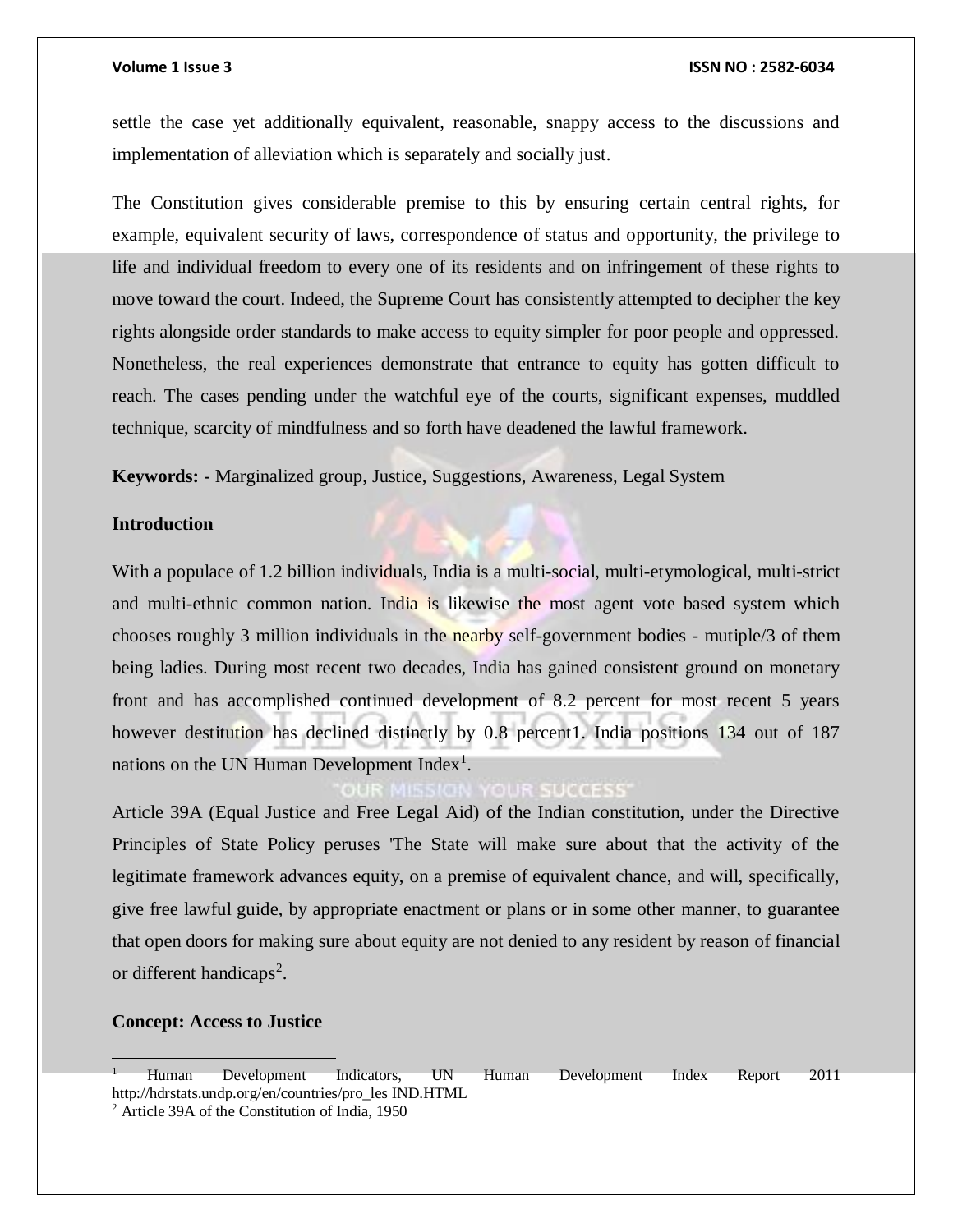$\overline{a}$ 

#### **Volume 1 Issue 3 ISSN NO : 2582-6034**

Law is the methods and equity are the end and to accomplish that end the law must have legitimate framework available to all. Access to equity gives life and significance to law. Nothing bothers more in the human heart than an agonizing feeling of foul play. Sickness we can endure. Be that as it may, bad form makes us need to pull things down. At the point when, just the rich can appreciate the law as a far fetched extravagance, and poor people, who required most, can't have it, since, its cost puts it past their compass, the danger to the proceeded with presence of free popular government isn't nonexistent yet genuine, on the grounds that vote based system's very life relies on making the hardware of equity so successful that each resident will have faith in and advantage by its unprejudiced nature and reasonableness.

Mr. Equity Brennan of the US Supreme Court

The expression access to equity can't be characterized precisely without deciding the term equity. The idea of equity brings out the insight of the standard of law, of the goals of contentions, of establishments that make law and of the individuals who uphold it; it communicates decency and the certain acknowledgment of the rule of equality<sup>3</sup>.

The idea of 'Access to Justice' establishes First a solid and compelling legitimate framework with rights listed and upheld by considerable enactments. The second is a valuable and open legal/therapeutic framework effectively accessible to the disputant open. It in this way implies the capacity to approach and impact choices of those organs which practice the authority of State to make laws and arbitrate on rights and commitments.

Access to equity is characterized operating at a profit law word reference as the capacity inside a Society to utilize courts and other legitimate organizations successfully to secure one's privileges and seek after cases. It considers a potential framework securing proper lawful cures inside the Civil and Criminal equity fields. Legal executive, being a successful legal framework, has a significant job in guaranteeing access to equity.

Every single person are brought into the world free and equivalent in poise and rights and consequently ought to have equivalent access to equity when their respect or their privileges are encroached upon. Be that as it may, insufficient or biased equity frameworks can sabotage this fundamental human rights standard. At the point when such frameworks can't guarantee

<sup>3</sup>Rawl, J., A Theory of Justice, Edition 1997,Cambridge, Cambridge University press, at 11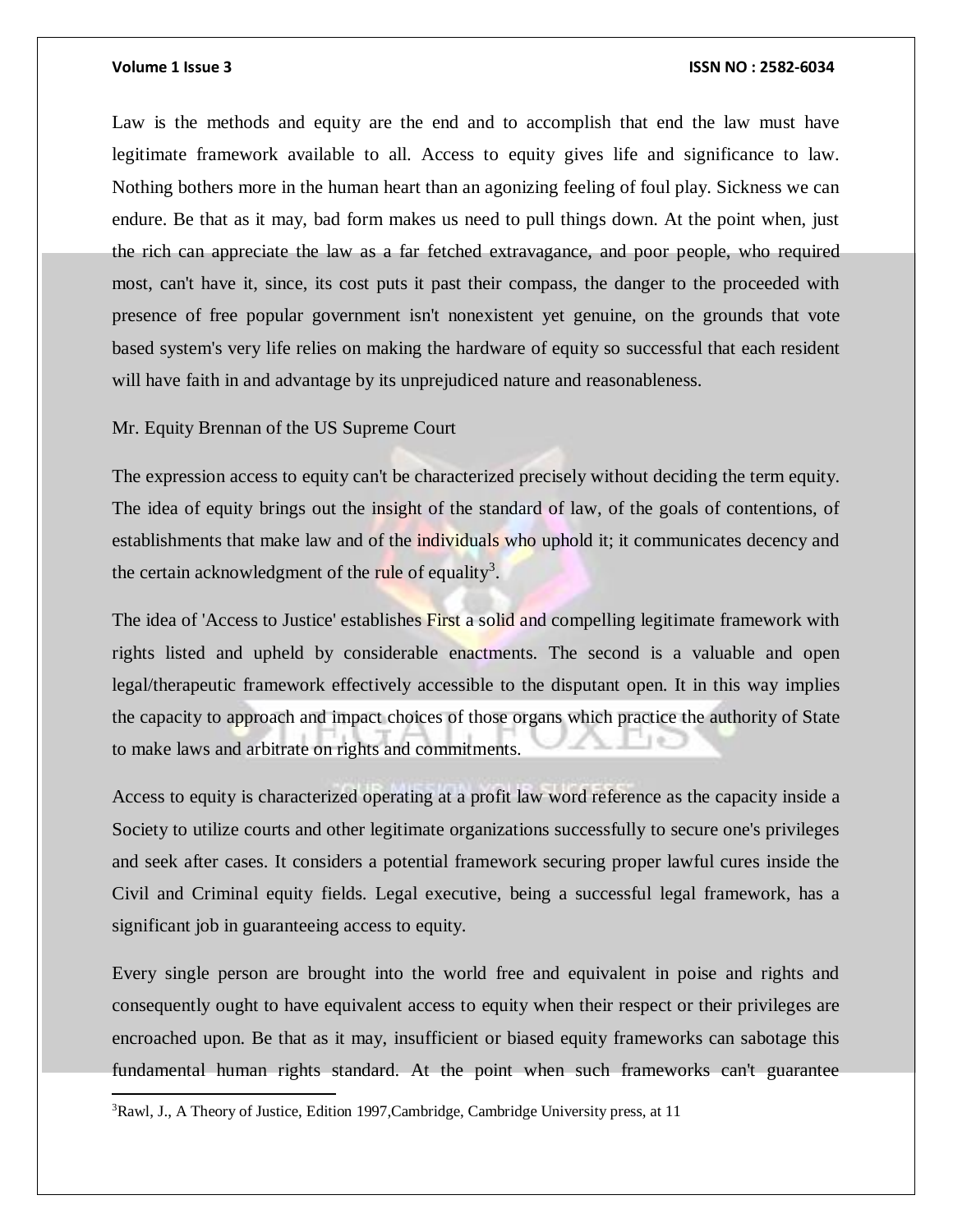equivalent access to equity for all, the powerless and underestimated endure significantly more, and their human nobility is put in danger.

Poor people and distraught segments of society are frequently survivors of criminal acts including human rights infringement. Bad form and lawlessness will in general greaterly affect defenseless populaces as they are obliged in looking for review. Equity components can be utilized as viable instruments to end this pattern of hardship and rights infringement while at the same time lessening the dangers related with strife. The Indian Constitution considers such issues and ensures crucial rights for all. Articles 14 to 32 remembered for Part-III of the Indian Constitution identifying with the Fundamental Rights make it required for the State to guarantee correspondence under the steady gaze of the law or equivalent assurance of the laws inside the region of India. Article 32 arrangements with the rights to sacred cures including the option to move the Supreme Court for the authorization of basic rights.

#### **Meaning of marginalized groups and marginalization**

Marginality is an encounter that influences a large number of individuals all through the world. Individuals who are minimized have generally little power over their lives and the assets accessible to them in any capacity. This outcomes in making them incapacitated in digging commitment to society. An endless loop is set up whereby their absence of positive and strong relationship implies that they are kept from taking an interest in nearby life, which thusly prompts further segregation. This tremendously affects the improvement of people, just as on society. Minimized individuals have no appropriate information on law just as, so they don't get legitimate access of equity.

All in all term underestimation depicts the obvious activities or inclinations of human social orders, where individuals who they see to comprehend or without helpful capacity, are barred, for example underestimated. These individuals, who are underestimated, from a Group and Community for their insurance and incorporation and are known as Marginalized gatherings.

Subside Leonard characterizes periphery as, … being outside the standard of gainful action as well as social regenerative action.

### **Various marginalized groups and their problems**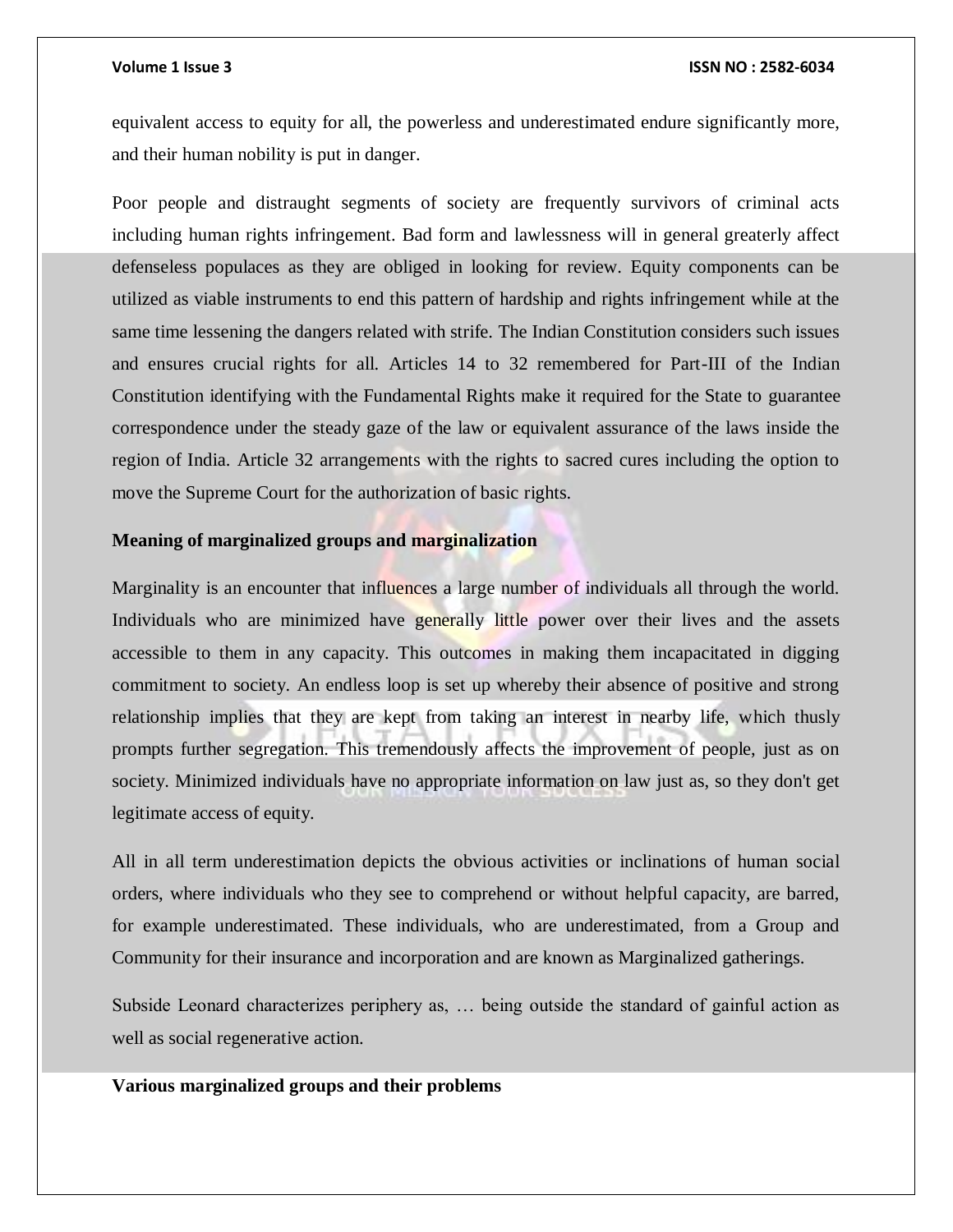Most helpless underestimated bunches in pretty much every general public can be summed up as beneath

### **Sex separation in access to equity:**

The Indian Constitution ensures balance for people. An assortment of rights-based laws have been established which prohibit abusive behavior at home, arrangement for equivalent compensation, give equivalent right to property and legacy and furthermore give assurance against rape and badgering. However, the powerful usage of these laws keeps on being a test. Under the Legal Services Authorities Act, all ladies are qualified for nothing legitimate guide regardless of their money related status. In any case, they keep on confronting various boundaries in getting to equity and acquiring redressal of their complaints. Savagery against ladies is unavoidable inside the household and openly spaces. Wrongdoing against ladies has been on the ascent over the most recent multi decade. An aggregate of 2.28 lac occurrences of wrongdoing against ladies were accounted for in 2011 when contrasted with 2.13 lac cases in 2010<sup>4</sup>. Situation of poor and ignorant ladies is more terrible of, as they don't have data on their fundamental rights and redressal troublesome. Networks demoralize ladies from looking for help and the ones who dare, face shame and minimization inside family and society. In India, 86 percent of provincial ladies rely upon horticulture for their jobs yet one review uncovered that under 10 percent of secretly held land across the country was for the sake of ladies<sup>5</sup>.

# **Individuals with incapacities**

Individuals with incapacities have needed to fight against hundreds of years of one-sided suppositions, destructive generalizations, and nonsensical feelings of dread. The disparagement of inability brought about the social and financial minimization of ages with handicaps, and like numerous other abused minorities, this has left individuals with incapacities in an extreme condition of progress for quite a long time. The extent of the handicapped populace in India is about 21.9 million. The level of the impaired populace to the all out populace is about 2.13 percent. There are interstate and interregional contrasts in the crippled populace. The debilitated

<sup>4</sup> National crime record bureau,2013

<sup>5</sup> Food and Agriculture Organization, India Agricultural Census 1995/1996 and Livestock Census 1997 at 1(2000) New Delhi: Ministry of Agriculture, Government of India, Available Online. URL:http://www.fao.org/es/ess/census/wcares/2000indiaweb.pdf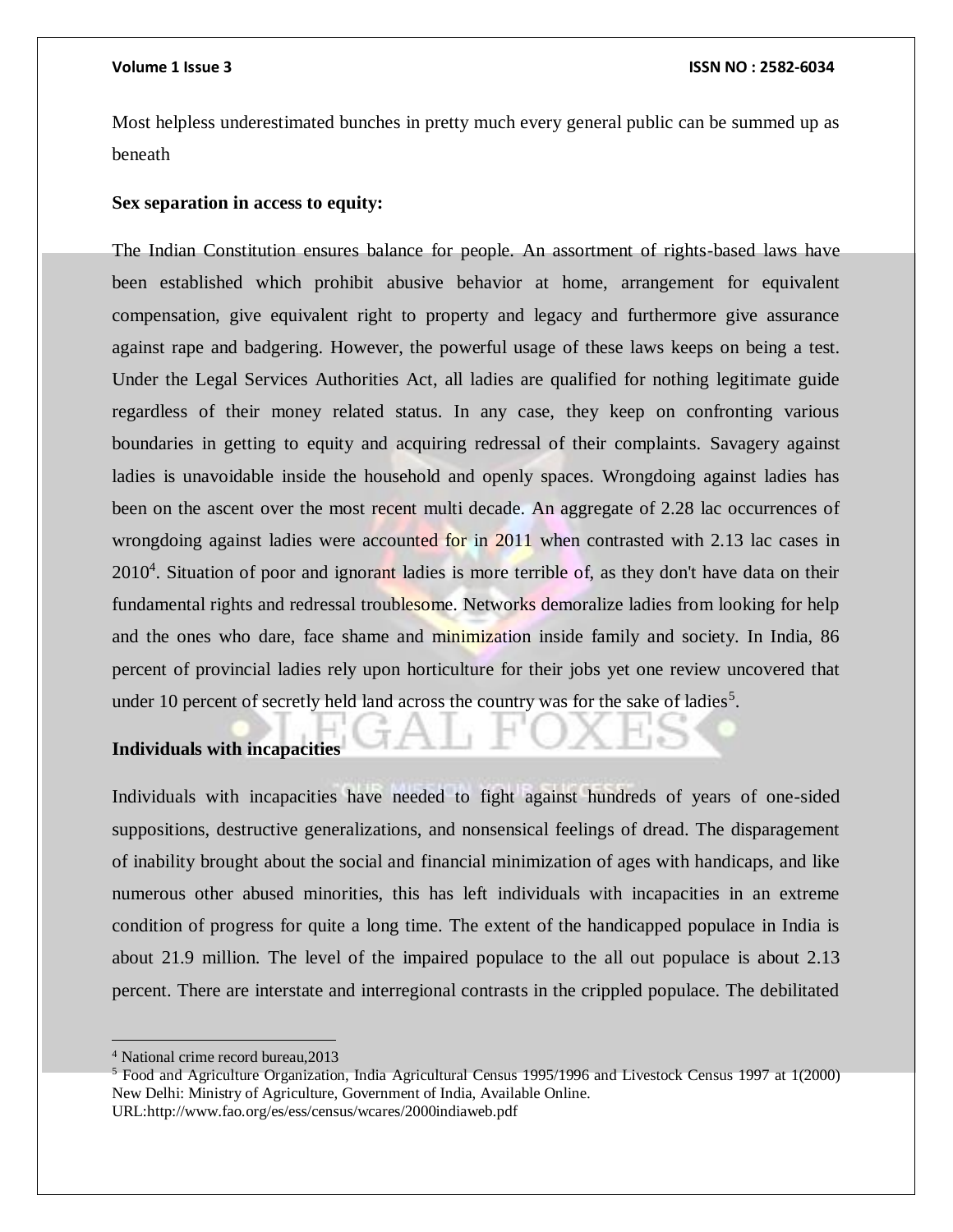face different kinds of boundaries while looking for access to wellbeing and wellbeing administrations. Among the individuals who are debilitated ladies, kids and age are increasingly helpless and need consideration.

### **Timetable Castes**

The station framework is carefully various leveled social dependent on basic ideas of virtue and contamination. The underestimation of calendar position impacts all circle of their life, abusing fundamental human rights, for example, common, political, social, monetary and social rights.

Significant extents of the lower stations are as yet subject to the others for their job. They don't allude to standing yet propose a gathering who are in a state mistreatment, social handicap and who are defenseless and poor. Proficiency rates among plan station are extremely low. They have pitiful buying control and have poor lodging conditions just as have low access to assets and privileges.

#### **Booked Tribes**

The booked clans like the planned ranks face basic separation inside Indian culture. In contrast to the planned ranks, the booked Tribes are a result of underestimation dependent on ethnicity. In India, the Scheduled Tribes populace is around 84.3 million and is viewed as socially and monetarily distraught. Their rates in the populace and numbers, nonetheless, change from state to state. They are for the most part landless with little authority over assets, for example, land, backwoods, and water. They establish a huge extent of agribusiness workers, easygoing works, and manor workers, modern workers and so on this has brought about destitution among them, low degrees of instruction, unexpected weakness and decreased access to medicinal services administrations. They have a place with the least fortunate layers of the general public and have extreme medical issues.

### **Old or Aged People**

Maturing is an inescapable and unyielding procedure throughout everyday life. In India, the number of inhabitants in the old is developing quickly and is rising as a genuine territory of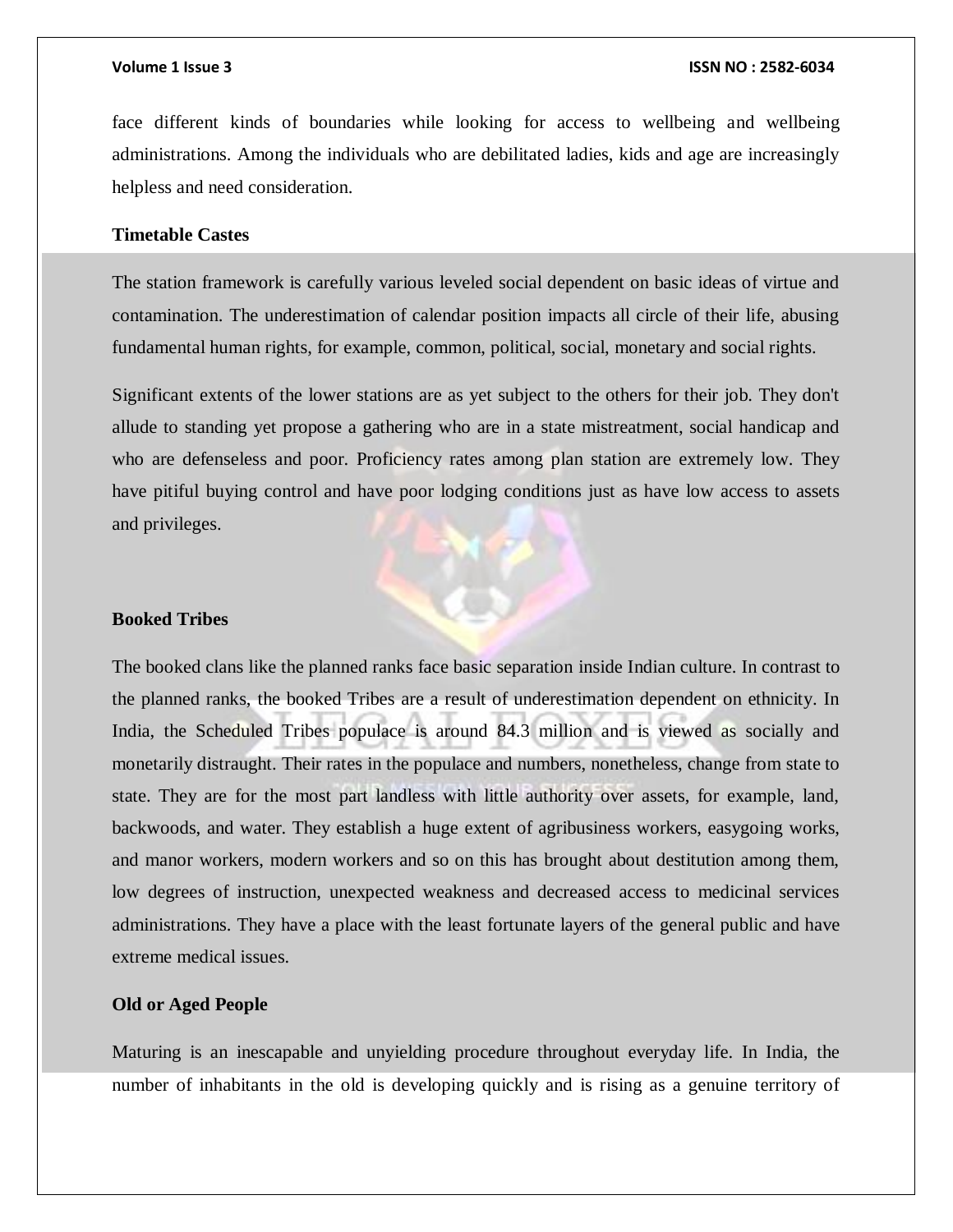worry for the legislature and the arrangement organizers. As per information on the age of India's populace, in Census 2001, there are a little over 76.6 million individuals over 60 years, comprising 7.2 percent of the powerlessness among the old isn't just because of expanded occurrence of ailment and incapacity yet in addition because of their financial reliance upon their life partners, kids, and other more youthful relatives. As indicated by the 2001 registration, 33.1 percent of the older in India live without their mates.

#### **Access to Justice and Constitution in India**:

Aside from the Universal Declaration on Human Rights and International Covenant on Civil and Political Rights the Constitution of India, the living record and essential law of this nation, gives meaningful premise to access to equity. In its preface just it represents making sure about equity social, political and monetary to all the residents. It ensures key rights, in its Part III from Articles 14 to 32 to each person. These rights are not supreme but rather they are ensured under Article 13 of the Constitution which disallows that establishment of any law which is conflicting with the basic rights.

Article 39A of the Constitution of India which falls under Chapter 4 of the Indian Constitution charges upon the State the commitment to guarantee that the activity of the lawful framework advances equity based on equivalent chance and accommodates free legitimate guide by appropriate enactment or plan to guarantee that open doors for making sure about equity are not denied to any resident by reason of financial or other handicap. Thusly, the State under this arrangement needs to attempt to guarantee that residents independent of their status get equivalent access to the arrangement of equity.

It Declares through Article 14<sup>6</sup> that: -

The state will not deny any individual uniformity under the watchful eye of law or equivalent security of laws inside the domain of India.

In this way, every resident in India, regardless of his social, financial and political height, has openness to the courts in a similar way similarly and aimlessly by temperance of article 14 of the Constitution<sup>7</sup>.

<sup>6</sup> The Constitution of India, 1950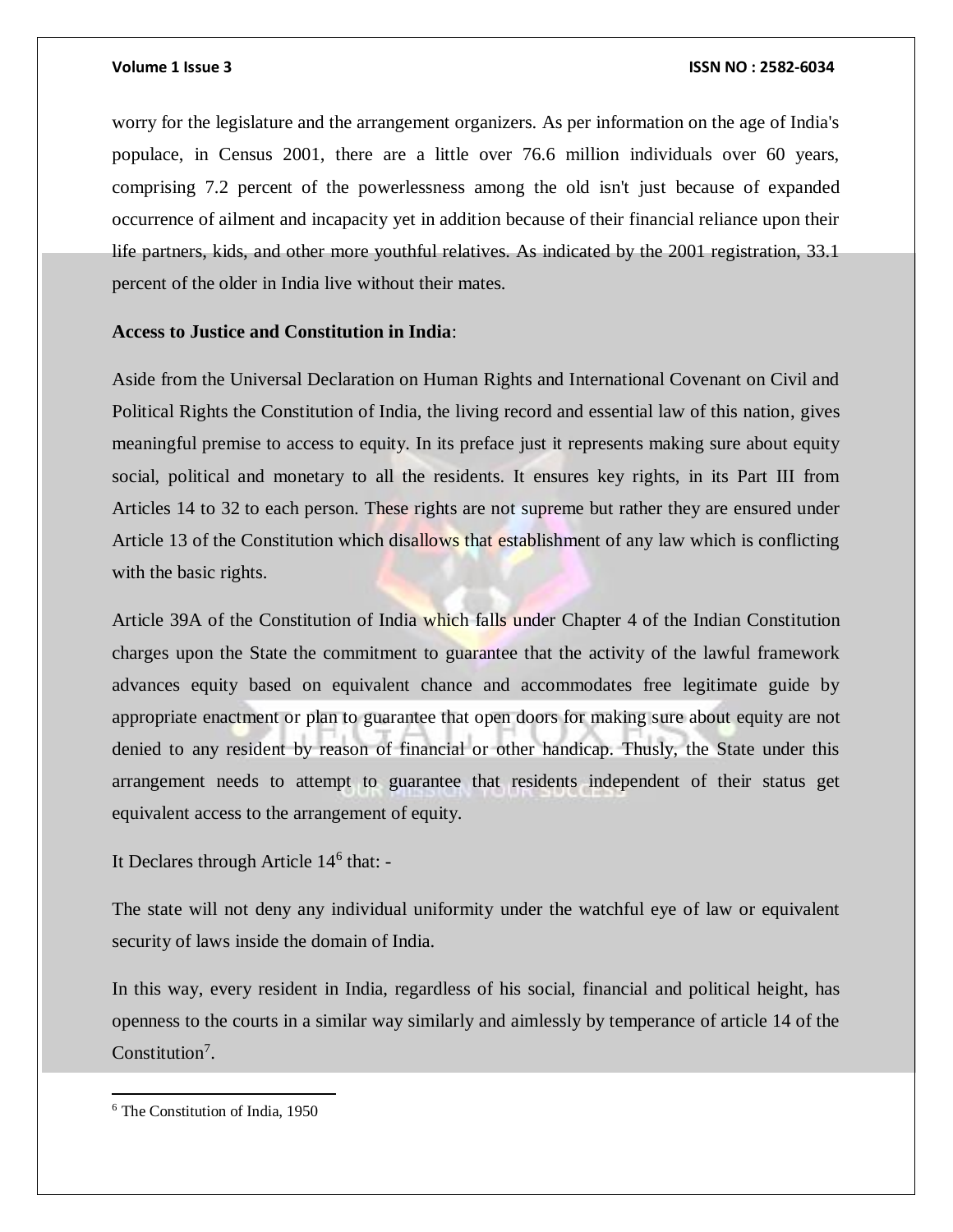### **Circumstance Analysis**

Notwithstanding the dynamic measures, the 'entrance to equity' in India has been expensive and past the scope of poor residents. Postponements in removal of cases add to the troubles of the prosecutors. Poor and minimized areas of the general public have not had the option to completely guarantee their genuine stake in the securities gave by the Constitution and lawful framework, as a result of which, the acknowledgment of equity stays a test.

Government's endeavors to make equity to the entryway stride of individuals as Gram Nyayalayas has met with incomplete accomplishment as just 7 states have seen 168 Gram Nyayalayas up until now, of which just 151 have gotten operational. Execution of Gram Nyayalayas Act is a chosen by a few requirements in administering equity including the absence of framework beneath the region level, troubles in getting support from neighborhood organization police, inclination among legal advisors to show up in locale level courts than the Gram Nyayalayas, restricted mindfulness among townspeople about court etiquette and constrained motivations for judges to go to Gram Nyayalayas. Likewise, higher courts don't allude little cases with constrained ward to these foundations.

### **Access to Justice and Right to Free Legal Aid:**

The idea of legitimate guide can be seen in the 40th passage of the Magna Carta, which is expressed as under; To nobody will we sell, to nobody will we deny or defer right or equity.

Our constitution accommodates free lawful guide as a right, to people who because of monetary or some other explanation can't manage the cost of a direction through Articles 14, 21, 39 An, as of now talked about above and Articles  $22(1)$  and  $38<sup>8</sup>$  of Constitution of India. In a government assistance State where the enactment is perplexing and the individuals from minimized networks frequently and hard to tell what his privileges are and how to protect them in a court, this privilege has most extreme significance. It's the Constitution as well as have been created to expound this right.

 $<sup>7</sup>$  Menon Madhava, N.R., Serving the justice needs of poor, The Hindu, December 3, 2013</sup>

<sup>&</sup>lt;sup>8</sup> Article 22(1) provides that A person arrested should not be detained in custody without being informed of the grounds for such arrest and should not be denied the right to consult and be defended by a legal practitioner of his choice.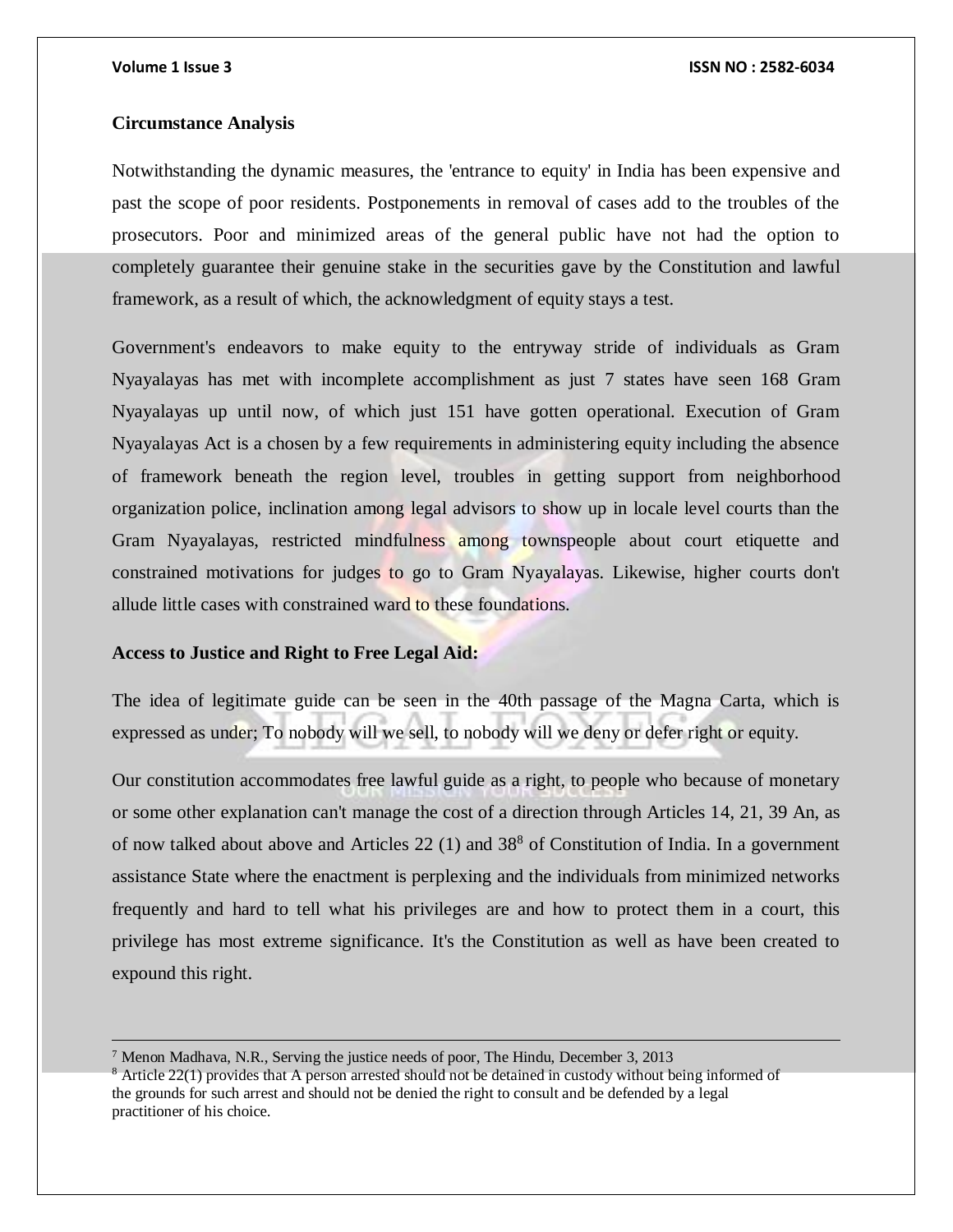The Supreme Court extended this privilege in MH Hoskot's situation where Justice Krishna Iyer announced If a detainee condemned to detainment is basically incapable to practice his sacred and legal right of claim comprehensive of unique leave to engage (the Supreme Court) for need of legitimate help, there is certain in the Court under Article 142 read with Articles 21 and 39-An of the Constitution, capacity to dole out advice for such detained individual 'for doing finish equity.

### **Activities under Legal administrations and Act-**

# **Constitution of National Legal Services Authority (NALSA)<sup>9</sup> :**

Arrangement with command to offer free lawful support to more vulnerable segment of society. To sort out Lok Adalat. Each state, locale and Taluka has state, area and Taluka legitimate Service authority separately. These specialists are answerable for actualizing lawful administrations in their individual regions.

### **Constitution of Lok Adalats:**

Comprised under Legal Services Authorities Act, 1987.

Under the demonstration grants made by Lok Adalats considered to be announcement of common court and no intrigue lies under the steady gaze of any court against its honor.

Any case pending under the steady gaze of nay court or any question which has been brought under the watchful eye of any court can be alluded to Lok Adalats.

Access to equity is basic for human improvement as well as for vote based administration, neediness decrease and struggle avoidance. Somewhere in the range of 2006 and 2008, UNDP cooperated with the Department of Justice, Government of India to direct planned for fortifying access to equity. The undertaking attempted an expansive examination of the equity segment remembering an ID of key difficulties for the criminal equity framework, casual equity frameworks, lawful guide and lawful strengthening. In view of the investigation and exercises learnt.

### **To Expand the Reach and Access of Justice:**

<sup>9</sup> NALSA website.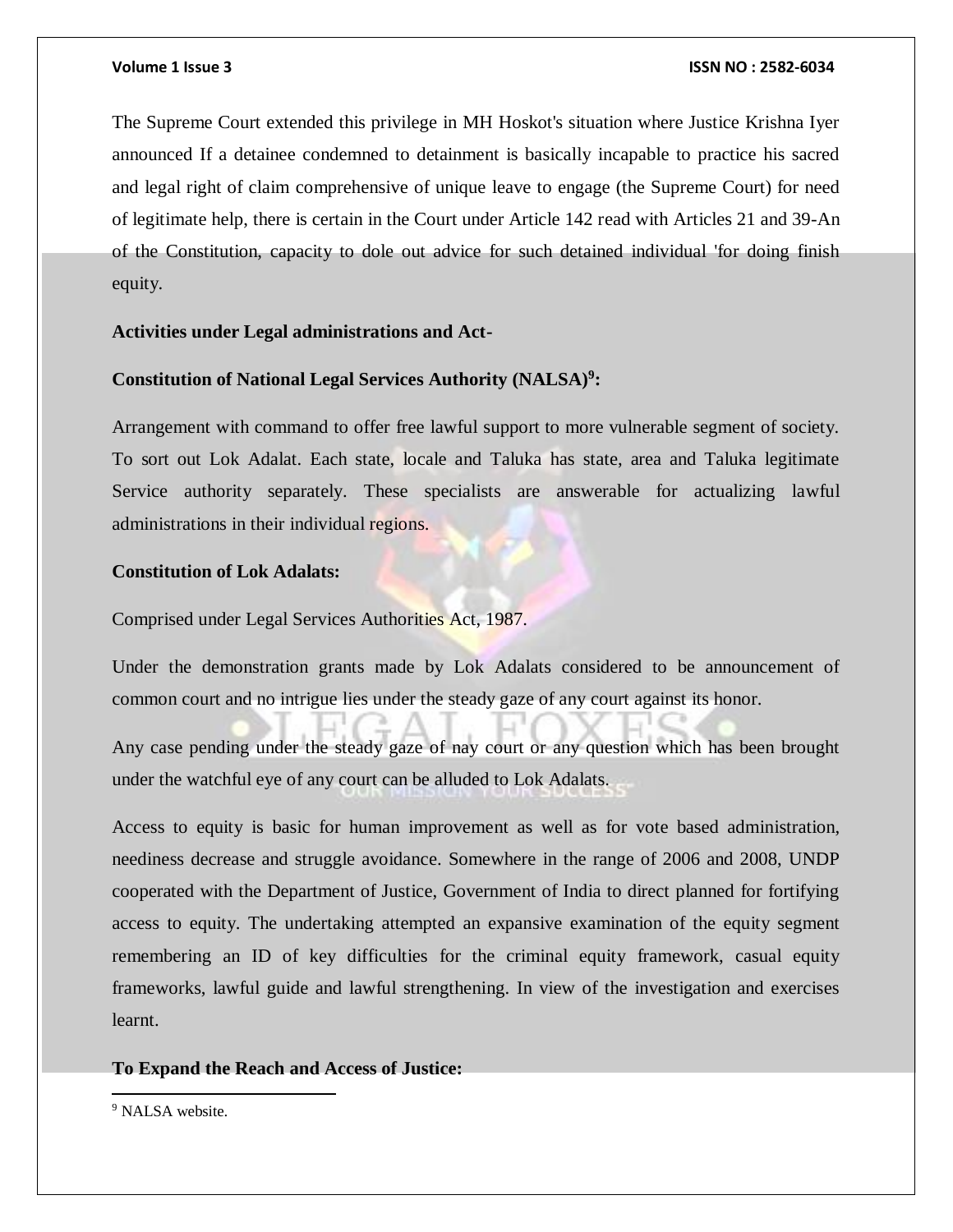As talked about over the present legitimate framework isn't sufficient to ensure the lawful privileges of poor and individuals living in rustic or inborn regions. These individuals and the framework outsider and subsequently don't approach equity. It expects development to contact these minimized individuals and for that specific recommendations are given underneath:

1. The standard thought of "access to equity" as comprehended is access to official courtrooms which has gotten far from previously mentioned individuals because of various purposes behind model, wretched neediness, social and political backwardness, absence of education, obliviousness, procedural shows and the expense. One arrangement is to instruct masses and make them mindful about complex legitimate strategies and rights and reliefs gave to them under Constitution just as under different rules. Cost of prosecution required to be diminished or make it open for the normal poor man as it isn't feasible for him to hold up under the weight of perplexing and costly procedure of suit.

2. There exist a few boundaries to equity as budgetary, geographic, etymological, calculated, or sexual orientation explicit. Accentuation must be put on improving quality and amount of equity as more ready protection lawyers, more resident situated court states, progressively sensible hours, better data about the equity framework and all the more no. of courts in each area. Albeit procedural direct and rules have just been set down, what remains here as a significant essential that there is severe adherence for the benefit of police specialists, judges, attorneys, law just as assurance of lawful rights<sup>10</sup>.

3. More ADR focuses ought to be made for privately addressing any remaining issues particularly in rustic and innate regions. Intercession and exchange should now turn out to be a piece of protected plans. Ombudsman doesn't have the ability to settle on its choice authoritative on the Government. This constraint must be survived; its choice ought to be official on Government.

4. The lingo of the law, continually in extraordinarily troublesome and entangled English, makes it questionable even to the capable or instructed individual and this is the vernacular that courts and legitimate advisors are OK with. In this way, the language should be improved in order to make it available for the regular masses.

<sup>&</sup>lt;sup>10</sup> United States Institute of Peace Press, Washington D.C., 2009, p. 86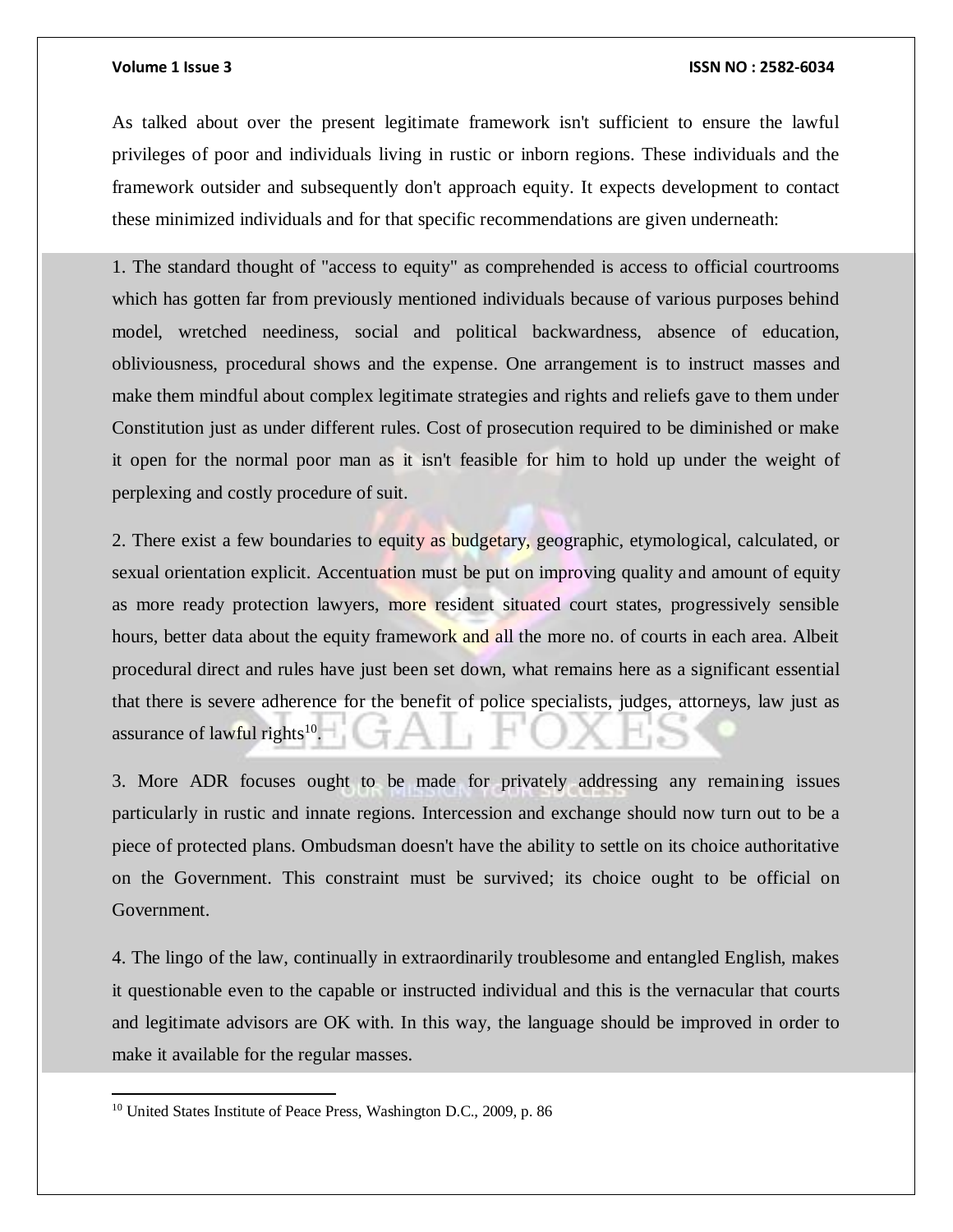5. In a nation like India where ill-disposed model is broadly rehearsed, the convenience of the suit procedure has been undermined. Normal time taken by common case to settle is around 20 years. This issue of postponement is because of the all-encompassing job of supporters in the case procedure. Regardless of being officials of the Court, they don't have any responsibility towards convenient removal of cases. So also, there is no responsibility of the appointed authorities to discard cases as ahead of schedule as possible $^{11}$ .

6. To build the physical accessibility of courts, we should expand number of High Courts and subordinate courts in the states. In addition, the forces of Family Court can likewise be strengthened.

7. Greater openness to protected courts is a prime concern. For e.g., central rights must be driven in High Court and Supreme Court. Along these lines, for instance, even petitions developing out of issues, for instance, vanishings, custodial savagery, experience killings or situations where the police can't be sanctioned in light of various reasons, must sent or archived to the High Court. Ceaselessly, this incorporates go to the High Court, attracting a legitimate consultant there and predictable development. A significant proportion of time and cost is remembered for this method. Indeed, even habeas corpus petitions must be driven in the High Court. In this way, the division of purview between High Courts and subordinate courts should be reconsidered.

8. Poor people and the minimized provincial and ancestral networks who can't manage the cost of prominent legal counselors or lawful specialists look for equity through the casual framework like Khap Panchayat which prompts their abuse by such fanatic powers trip the standard of law and protected administration. Along these lines, we should reinforce the Gram Nyayalayas to offer power to established qualities and guarantee that such qualities implant the substance of genuine point of arbitration justice.<sup>12</sup>

# **B. The Fundamental Rights<sup>13</sup>**

<sup>&</sup>lt;sup>11</sup> Hussain Bhat, Iftikhar, May. 2013, Access To Justice: A Critical Analysis Of Alternate Dispute Resolution Mechanisms In India,

<sup>&</sup>lt;sup>12</sup> Guruswamy Maneka, Singh Aditya, 2010, Accessing Injustice, The Gram Nyayalayas Act, 2008, Economic and Political Weekly EPW, Vol XLV No. 43, p.19

<sup>13</sup> M Laxmikant 5th, edition. P 7.3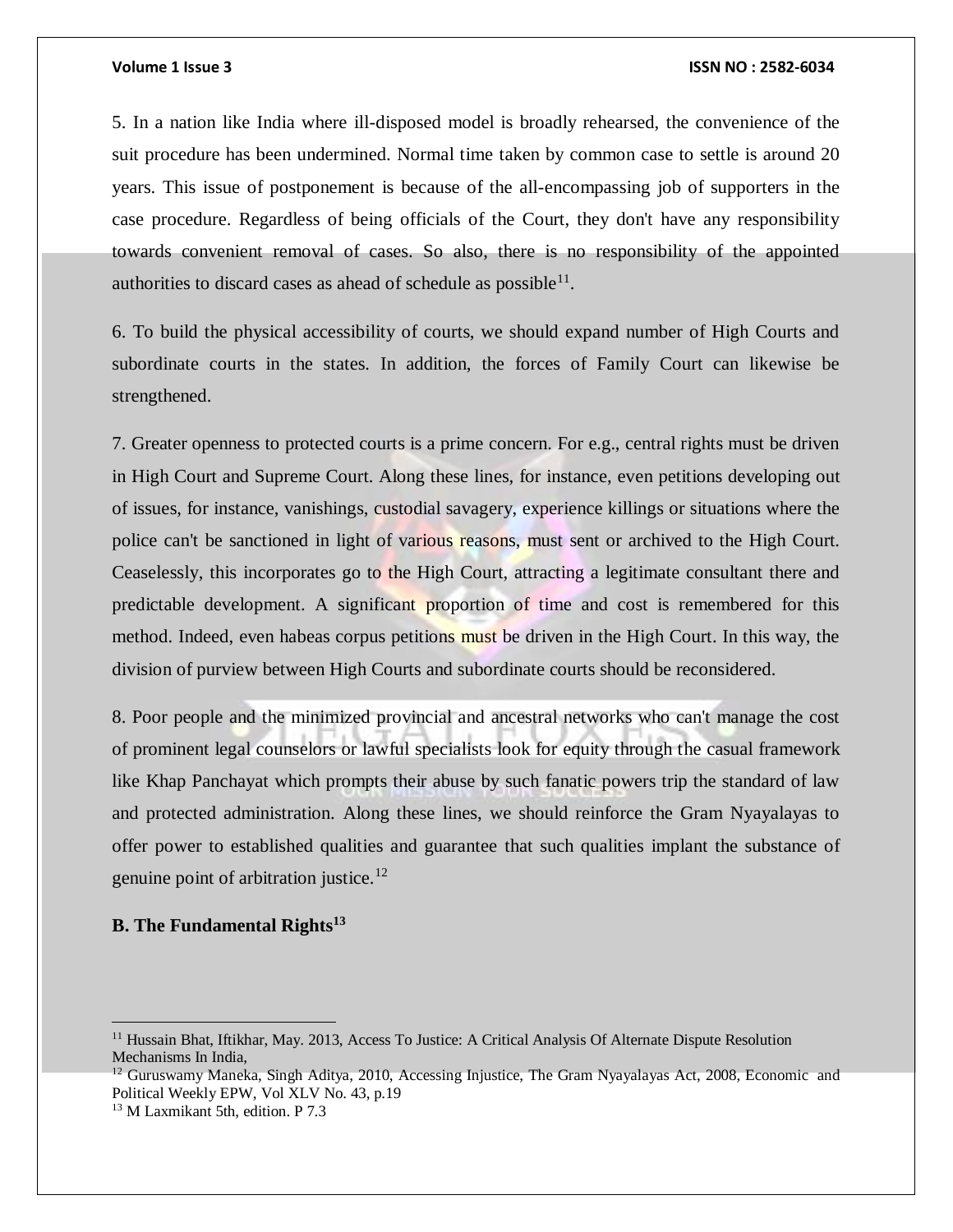The rights that are essential for the opportunity of people so they can live and appreciate as it for the best possible and agreeable advancement of their character are known as crucial rights. By help of these basic rights they can get to their privileges.

These rights are applied all around independent of position, race, statement of faith, religion, shading or sexual orientation. They are upheld by the courts subject to specific articles. There are six basics rights which are as per the following:

**Class Consist of:** 

**1. Right to balance (Artilce14-18)** 

(a) Equality under the steady gaze of law and equivalent assurance of laws (Article14)

(b) Prohibition of segregation on grounds of religion, race, standing, sex or spot of birth. (Article15)

(c) Equality of chance in issues of open work (Article16)

(d) Abolition of distance and disallowance of its training (Article17)

(e) Abolition of titles with the exception of military and scholastic (Artilce18)

# **2. Right to opportunity**

(a) Protection of six rights with respect to opportunity of: (I) discourse and articulation, (ii) gathering, (iii) affiliation,(iv) development, (v) home, (vi) calling (Article 19).

(b) Protection in regard of conviction for offenses (Article 20).

(c) Protection of life and individual freedom (Article 21)

- (d) Right of basic training (Article21A)
- (e) Protection against capture and confinement in specific cases (Article22)

**3. Directly against abuse (Article 23-24)**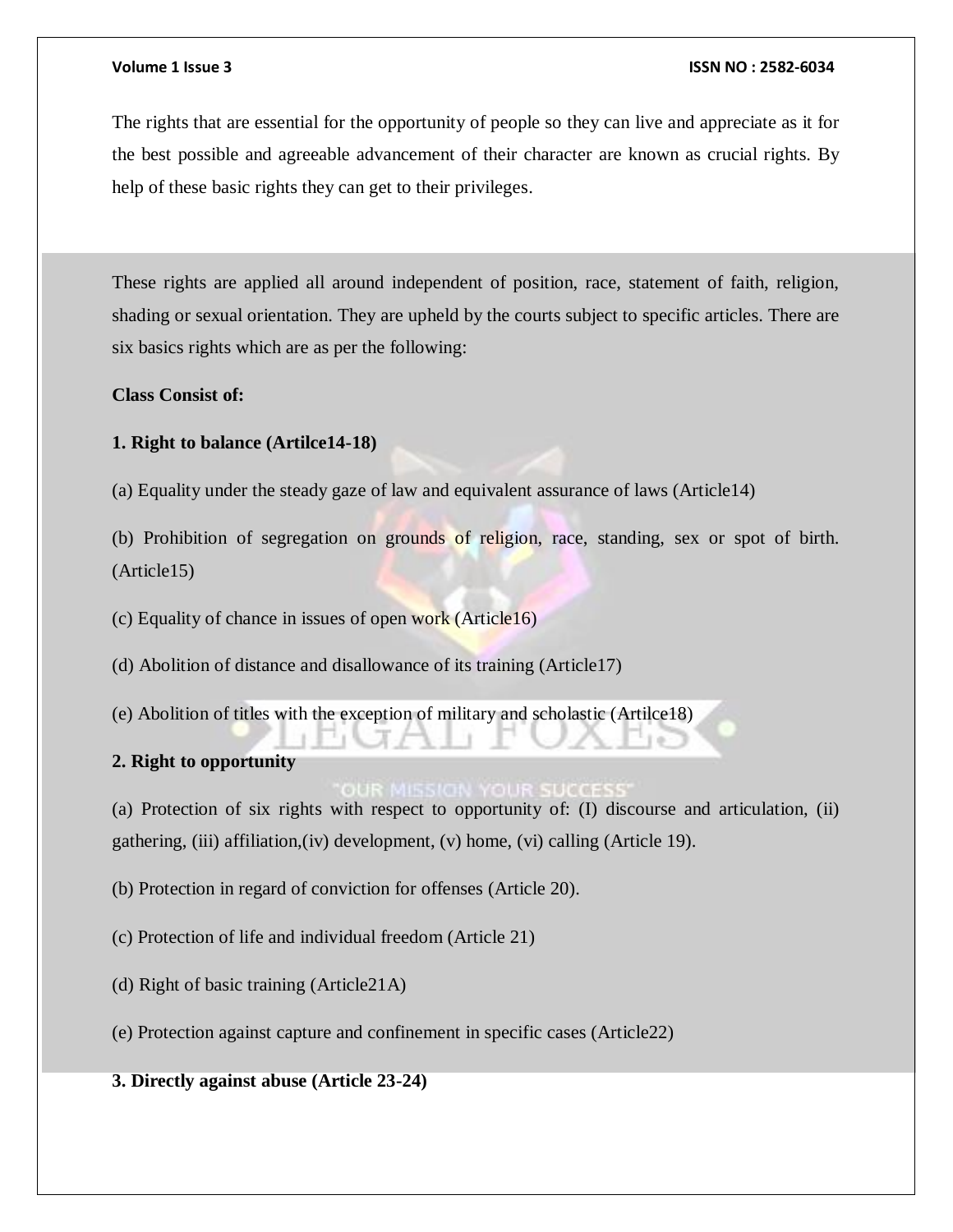(a) Prohibition of traffic in individuals and constrained work (Article23).

(b) Prohibition of work of kids I plants, and so on. (Article24)

# **4. Right of opportunity of religion (Article25-28)**

(a) Freedom of soul and free calling, practice and spread of religion (Artilce25)

(b) Freedom to oversee strict issues (article27)

(c) Freedom from installment of assessments for advancement of any religion (Artilce27)

(d) Freedom from going to strict guidance or love in certain instructive establishments (Article28)

# **5. Social and instructive rights (Article 29-30)**

- (a) Protection of language, content and culture if minorities (Article29)
- (b) Right of minorities to build up and oversee instructive institutional (Article30).

# **6. Right to protected cures (Article 32)**

Option to move the Supreme court for the implementation of essential rights including the writs of (I)habeas corpus, (ii) mandamus, (iii) denial, (iv) certiorari and (v) quo war-rento (Article32)

Comprehension of the hindrances looked by minimized networks in getting to Justice Awareness is the primary device for comprehension of our privileges which are given by our constitution to us. In minimized gathering there is absence of mindfulness. Be that as it may, in the present situation Government is helping such individuals with maximum capacity by strategies. A large portion of ladies are yet uneducated in our nation and they have no any information about their privileges, some NGO are working for their privileges. As of late Supreme court in well known judgment of ShayaraBano versus Union of India And Ors.<sup>14</sup>The Supreme Court on August 22, 2017 pronounced the act of triple talaq as unlawful and expressed that it was vocative of Article 14 and 21 of the Indian Constitution. The three appointed authorities on the 5 adjudicator Constitution seat ruled against triple talaq while two decided in favor. Judges Kurian Joseph, R F

 $\overline{a}$ 14https://indiankanoon.org/doc/115701246/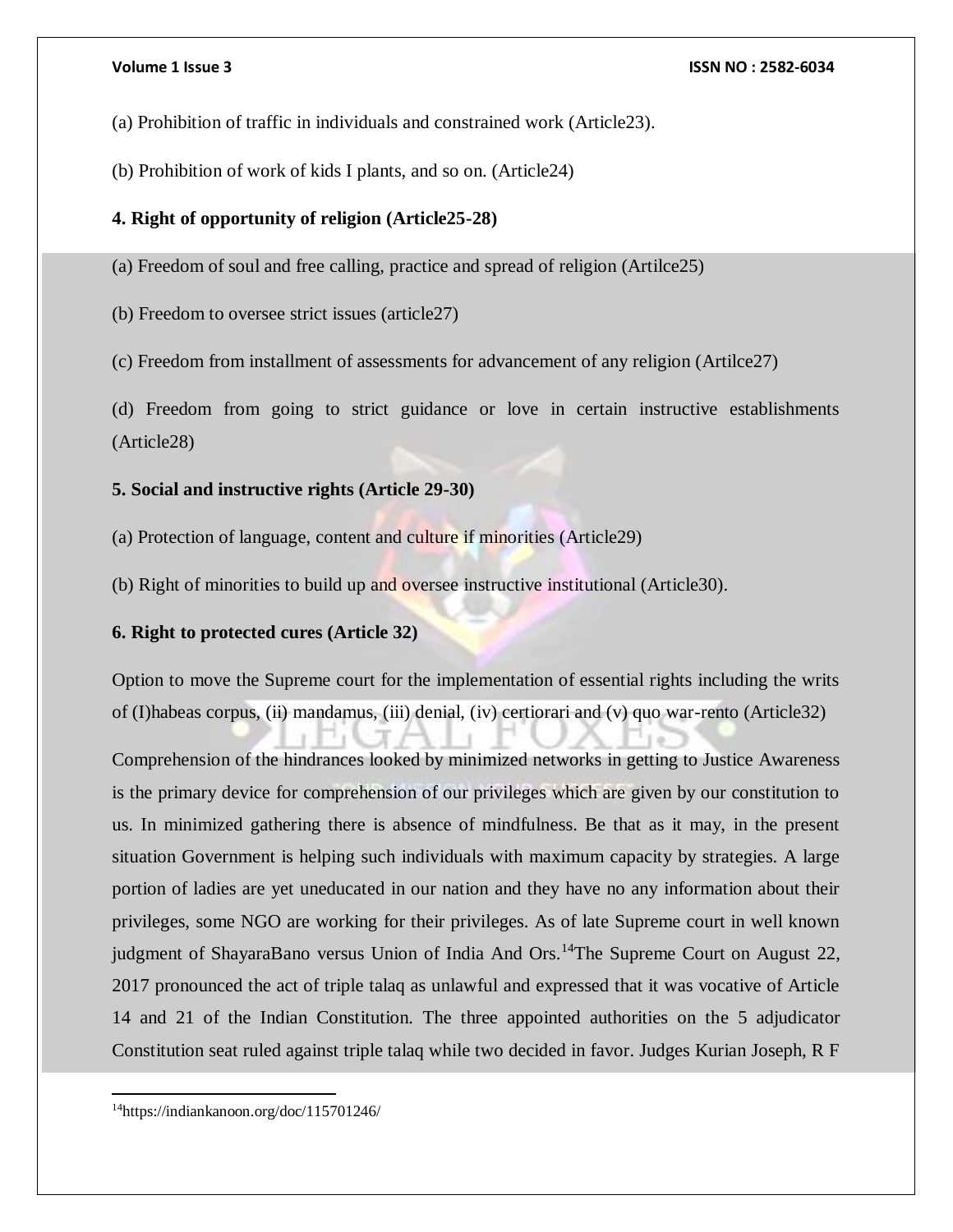Nariman and U Lalit said triple talaq needs to go while CJI JS Khehar and Justice Abdul Nazeer upheld triple talaq.

Such sort of judgment is demonstrating Supreme Court 's liberal view on access to equity for everybody.

### **Activities**

In the ongoing years, government has acquainted a large number of measures with improve access to equity and equity conveyance like setting up e-Courts under a Mission Mode Project for computerization of courts and conveyance of eservices to partners (Rs 935 crore), financing of framework in subordinate courts under the State Governments and subsidizing of Family Courts (approx. Rs 4870 crore). To diminish pendency and quicken the removal of cases, Department of Justice has requested that High Courts embrace a drive for this reason.

# **1. Equity Innovation Fund**

This was one of the significant parts of the Project, made for executing inventive exercises on lawful strengthening of minimized individuals and for creating limits of middle people who help them. Under this, 15 tasks in the 7 Project States connected with around 20 lakh individuals. More than 7000 paralegals and 300 legal counselors were prepared and sharpened through arrangement of limit advancement occasions. Quality information items on lawful strengthening were made; inventive Information Education and Communication (IEC) materials and network radio spots were created and dispersed to raise lawful mindfulness among minimized networks.

### **2. Youthful Lawyers for Justice Fellowship Program**

A program for preparing and sensitisation of youthful legal counselors was propelled in 3 States - Chhattisgarh, Jharkhand and Odisha so as to urge them to help minimized individuals in getting to equity. 60 youthful legal counselors were chosen, 20 each in Chhattisgarh, Jharkhand and Odisha through a serious determination process. Arrangement of preparing programs were effectively directed by 3 accomplice associations (CLAP, ELDF and Manthan). Individual legal counselors were prepared and sharpened on rights and laws identified with underestimated areas, they were likewise given contributions on building up their expert aptitudes, for example, drafting, lawful directing, intervention and mollification. The program got dynamic help from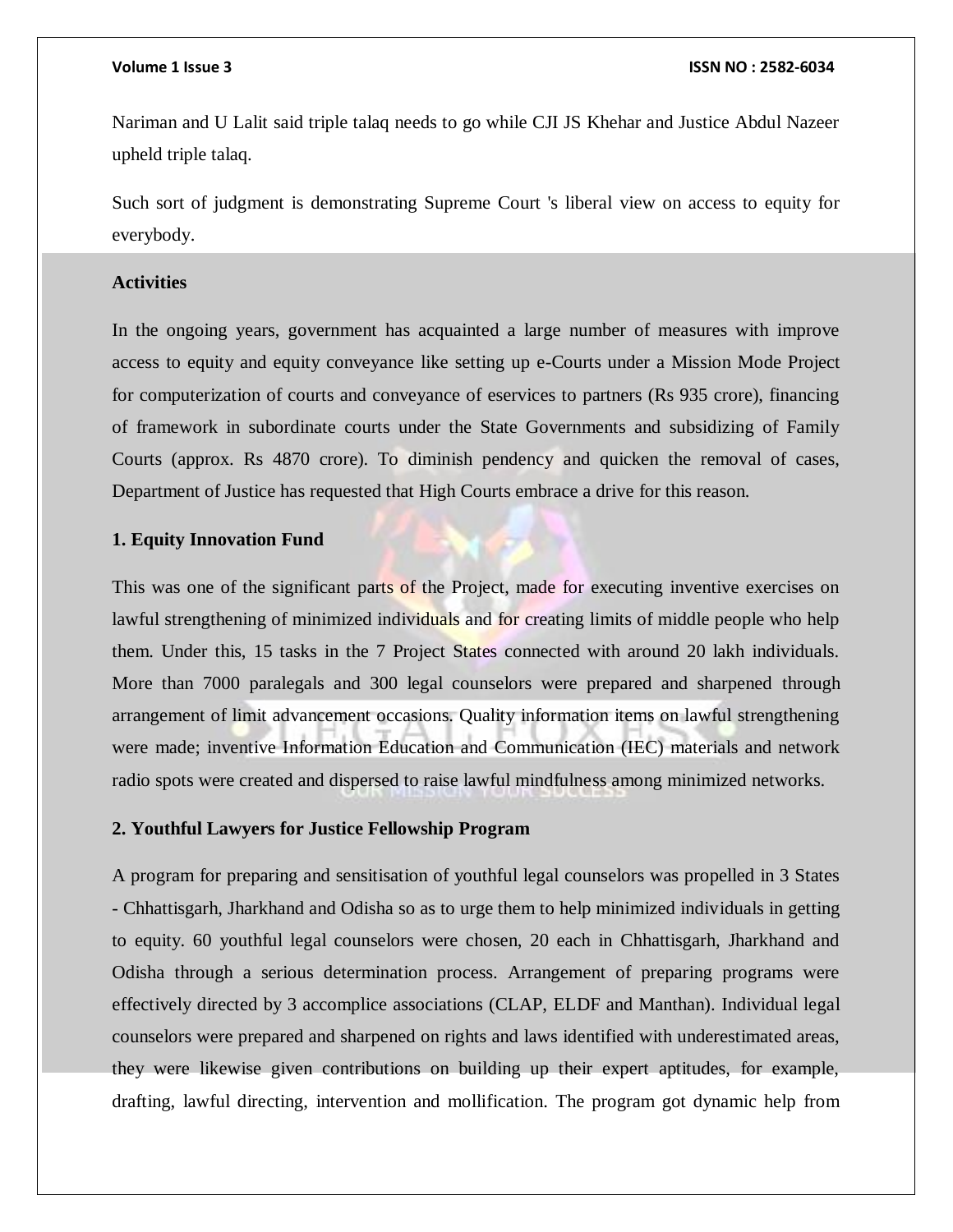Legal Services Authorities, and with the assistance of tutors, youthful legal counselors were upheld in takingup network level exercises, for example, directing lawful mindfulness camps, giving lawful exhortation, guiding and leading activity research on explicit points and so on.

### **3. Lawful Literacy Training of Sabla Girls:**

A requirement for giving lawful proficiency to Sabla (pre-adult young ladies secured under the Sabla plan of WCD) came up because of combination between the two focal services - Ministry of Law and Justice, and Ministry of Women and Child Development. It was chosen to prepare Sabla young ladies of Madhya Pradesh and Rajasthan. A Rajasthan based association CECOEDECON was chosen and they effectively directed 4 trainings in 2 States – Madhya Pradesh and Rajasthan, where 200 Sabla young ladies were given lawful education trainings and introduction of equity division organizations.

### **4. Making of Legal Literacy Materials for Sakshar Bharat Scheme:**

IEC materials (12 booklets, 10 inspirational melodies, 1 short \_lm on legitimate guide and facilitators control) on rights and qualifications of the underestimated individuals were set up as a major aspect of the combination with MoHRD'sSakshar Bharat program. Grown-up legitimate proficiency will presently turn into a piece of the proceeded with grown-up education program. A handbook involving the 12 booklets was mutually discharged by the previous Hon'ble Minister for Law and Justice and the Hon'ble Minister for HRD on eighteenth November 2011 at New Delhi.

# **5. Judges Training Module on Anti-Human Trafficking**

With the dynamic help of the Maharashtra State Judicial Academy (MJA), the Project built up a module for preparing of judges on hostile to human dealing. Previous Chief Justice of India, Hon'ble Shri. Equity Altamas Kabir, discharged the preparation module during the valedictory meeting of the International Conference on Equitable Access to Justice: Legal Aid and Legal Empowerment in November, 2012 Delhi.

The Way Forward/Key